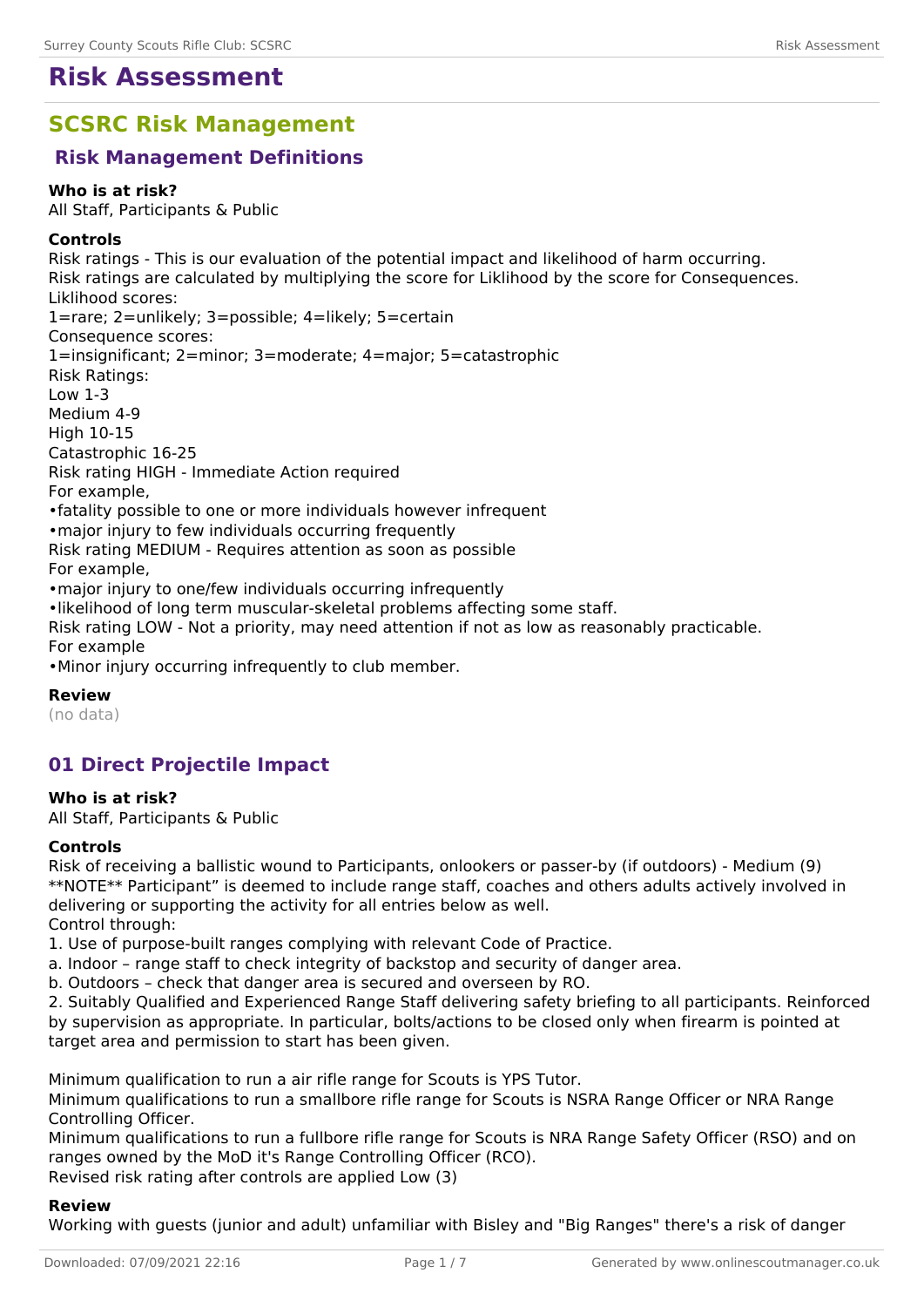areas whilst driving or walking to/from designated range/target assembly point (behind firing point) or to/from butts, or behind butt/mantlet on Century range. Include this in briefings and awareness of signs around the site.

# **02 Negligent Discharge of Rifle**

### **Who is at risk?**

All

### **Controls**

Risk of receiving a ballistic wound to Participants or onlookers - Medium (7) Control through: Ensure eye is not too close to sights so as not to be impacted during recoil.

Ensure butt-plate is firmly in the shoulder before firing.

Brief the participant and make specific observation of the shooters positioning before commencing fire. Risk Rating after controls are applied Low (3)

### **Review**

Have First Aid Kit available on the firing point.

# **03 Handling Ammunition When Shooting Live Rounds**

**Who is at risk?** Participants and Spectators

### **Controls**

Unacceptable handling of live ammunition contrary to briefing causing unknown damage to, or uncontained combustion of ammunition. Explosion/personal injury. Medium (6) Safety briefing for all those without SCC Obeying instructions or directions from instructor or qualified RO on range. Risk Rating after controls are applied Low (3)

### **Review**

All guests to be supervised 1:1 while live firing.

# **04 Injury from Rifle**

#### **Who is at risk?** All

### **Controls**

Risk of receiving a wound from parts of the rifle - High (7) Control through: Checking Rifle is clear before removing from firing point Briefing not to close bolt or put finger near trigger until pointing at the target. Descript correct sight picture and observer fall of shot. Risk Rating after controls are applied Low (3)

**Review** (no data)

# **05 Noise**

**Who is at risk? Participants** 

### **Controls**

Damage to hearing or failure to hear audible warnings of other dangers by Participants or spectators. High (12)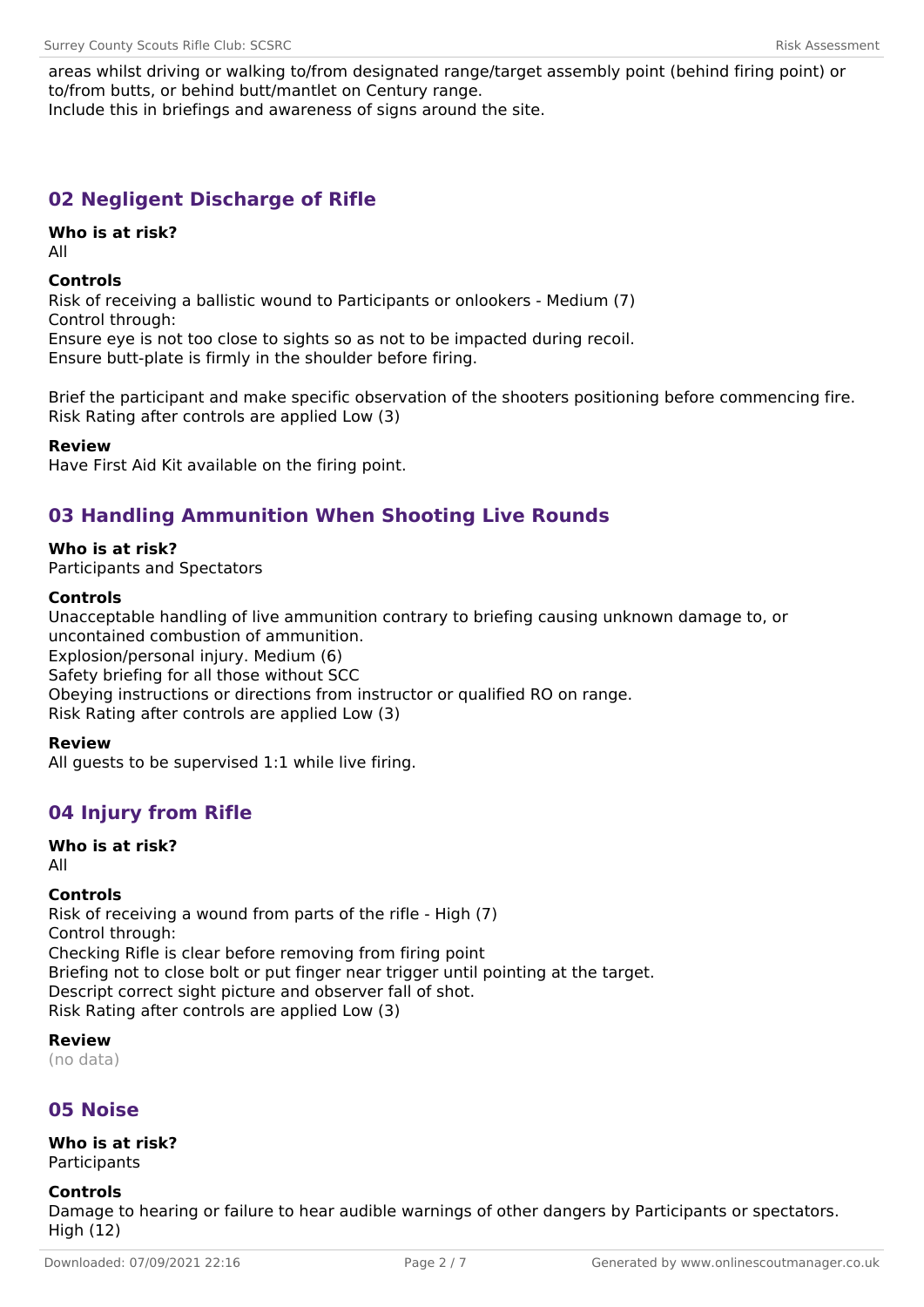#### Control through:

Ear defenders/ ear plugs - mandatory for persons on or near firing point when cartridge firearms are in use.

Discharge of air (no projectile) from PCP air rifles or pistols not to take place with muzzle within 0.5m of any person's unprotected ear.

Warning signs at venues re noise hazard.

Ear defenders to be provided and worn when required or necessary.

Risk Rating after controls are applied Low (3)

#### **Review**

This risk is not to be confused by new members or guests being jittery around loud noises - and for this ear defenders are available.

Ear defenders to be worn by all participants and leaders on the firing point during smallbore or fullbore shooting activities. Unlikely to be required for air activities - although they will be available for a small number of people.

# **06 Electrocution**

### **Who is at risk?**

**Participants** 

#### **Controls**

Electrocution or electric shock to Participants (Scouts and Adult Leaders) by inappropriate use of electrical equipment. Medium(4)

Control through:

Correct use of appropriate electrical equipment

Supply protected by RCD (max 50mA) Scouts reinforced by briefings and supervision.

Risk Rating after controls are applied Low (2)

Review

Typically "whizzers" and "Electronic Scoring Equipment" and are the only electrical equipment used when shooting.

Leaders may also use computers, projectors, sound equipment whilst undertaking club activities and should particular attention to the power cords for this electrical equipment - also in the form of trip hazards

#### **Review**

Check whether NRA scoring kit is mains or battery powered

# **07 Fire**

# **Who is at risk?**

All

#### **Controls**

Fire caused by naked flames and inappropriate use of electrical equipment to Participants (Scouts and Adult Leaders). Medium(4)

Control through:

1. Use of appropriate electrical equipment

2. Prohibition of smoking

3. Briefing on and requirement for adherence to venue fire precautions.

Risk Rating after controls are applied Low (2)

### **Review**

(no data)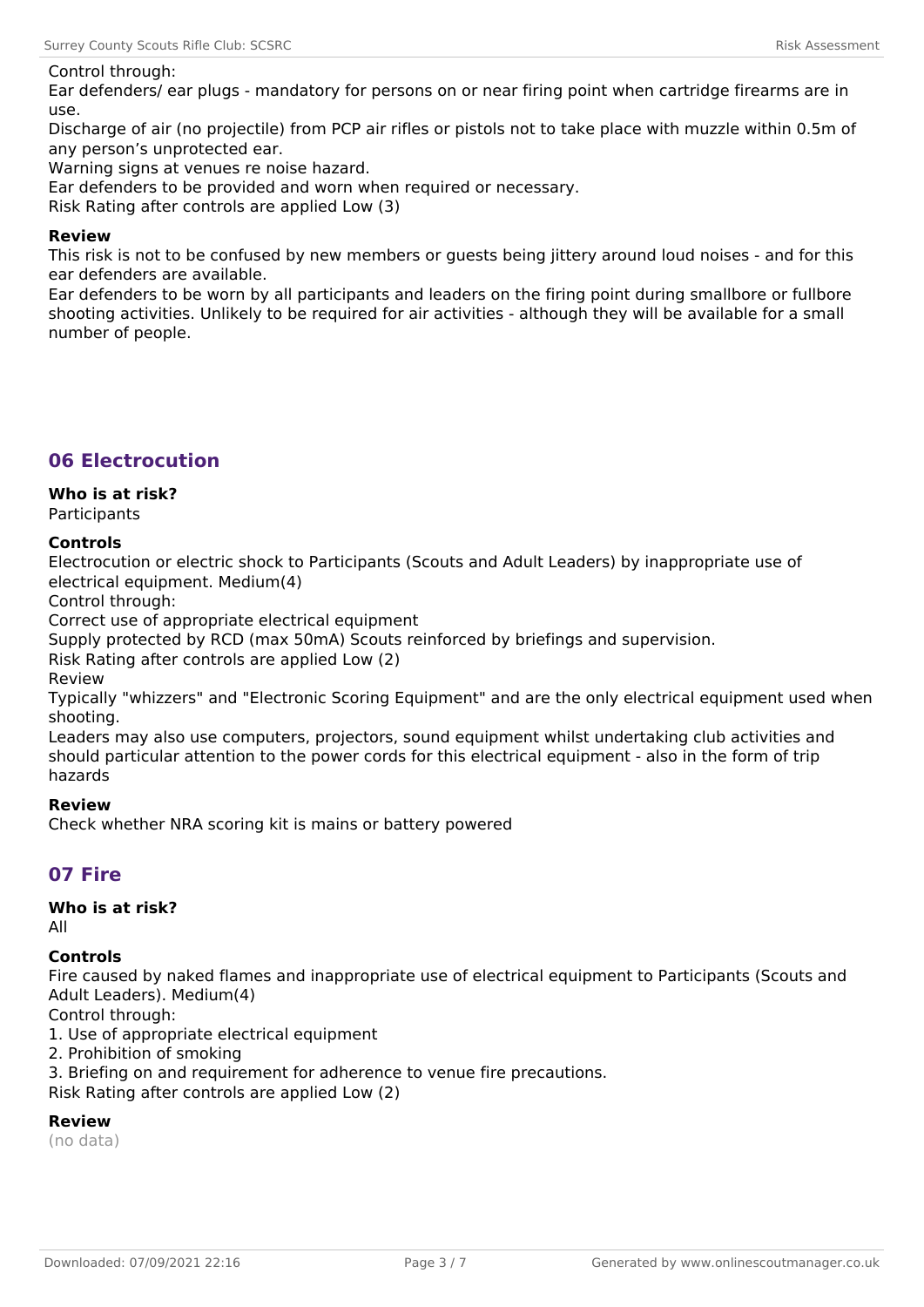### **08 Traffic**

**Who is at risk?**

All

### **Controls**

Physical harm caused by moving vehicles to Participants (Scouts and Adult Leaders) Medium 4 Control by reminding members that the venue may not be not a traffic-free environment, that there maybe roads with no separate pavement.

Treat Bisley Camp as a village, not a Scout campsite. Reminding/briefing and enforcing driving on camp site at 10mph only.

Risk Rating after controls are applied Low (2)

#### **Review**

In most cases just applies to car parks of arrival/departure but main likelihood is unsupervised time at Bisley (National Championships or Scoutshoot) - so make particular warning based on location.

# **09 Tiredness undermining concentration of drivers driving vehicles home after a event**

**Who is at risk?**

Drivers

#### **Controls**

Physical harm caused by driving vehicles to Participants (Scouts and Adult Leaders) after an event and losing control. Low(2)

Control through:

Ensuring adequate sleep time by enforcing "Lights Out" rules. (for any over-night stay events) Risk Rating after controls are applied Low (2)

#### **Review**

Typically this will only be after a long drive such as shooting at Aldersley, but also applies to club guests travelling home from Bisley.

# **10 Food poisoning**

**Who is at risk?**

All

### **Controls**

Physical harm to Participants (Scouts and Adult Leaders) by eating uncooked/raw food. Difficulty in obtaining help when required. Medium(6) Control through:

1. Enforce kitchen hygiene on camp or when staying over at Bisley/Aldersley; Use of "1901 Café" (Bisley) etc. for cooked meals. All violent incidents should be reported under the terms of HS – 19 Section 7 Risk Rating after controls are applied Low (3)

#### **Review**

Request parents advise guests to provide allergy and food intolerance information if catering is provided. Encourage/Remind all club members to update Allergy information in OSM

# **11 Fire Alarm/Drill awareness on premises/site.**

**Who is at risk?** All

# **Controls**

Injury/death. High (10) Scouts and Adult Leaders should be aware of fire evacuation procedures/fire alarms/exits etc. Remind staff to check procedures on each visit and include in briefings where necessary.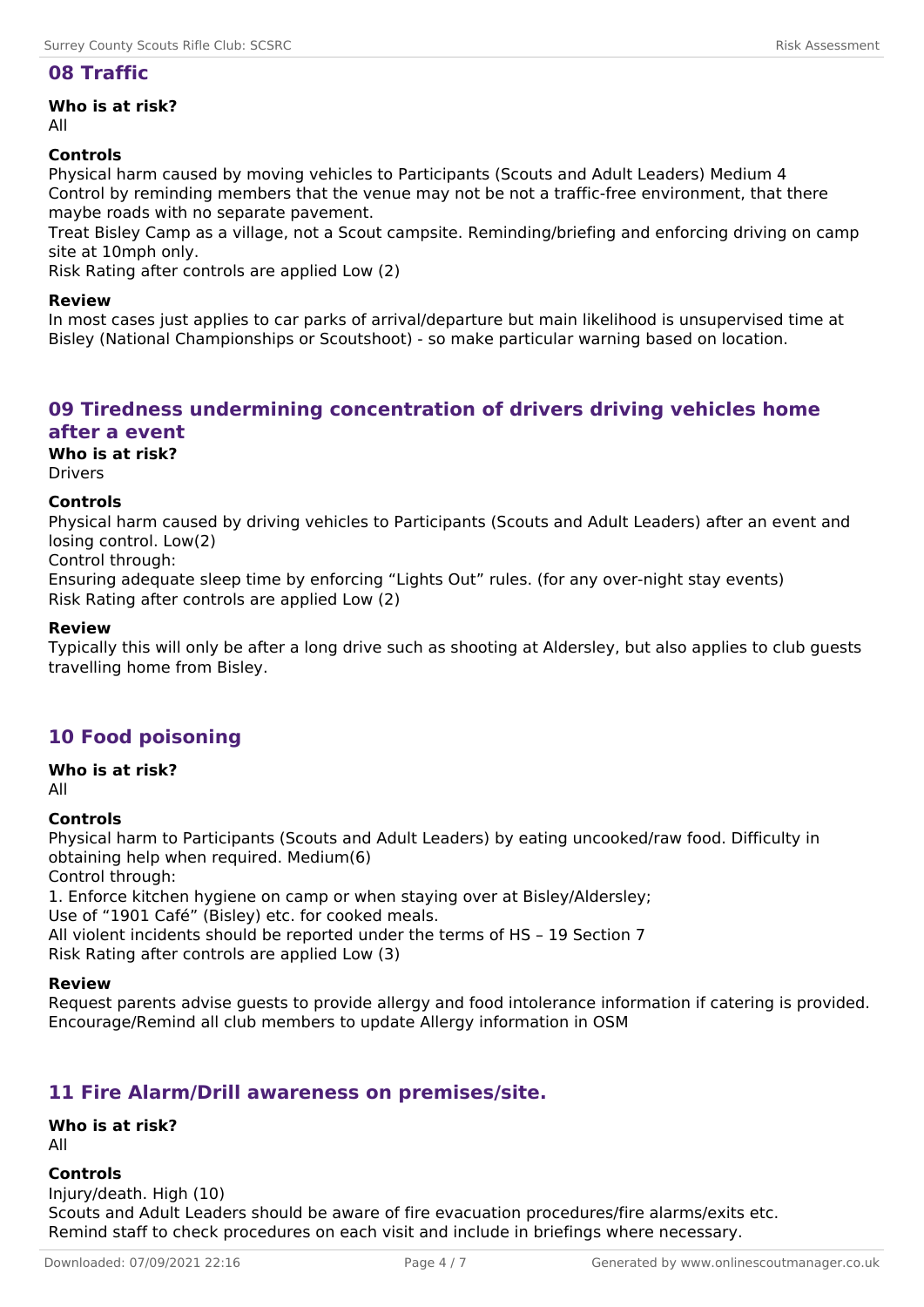### Risk Rating after controls are applied Low (2)

**Review**

(no data)

# **12 Dangerous terrain including water (Particularly Bisley)**

#### **Who is at risk?**

All - mostly junior guests

#### **Controls**

Trips, falls, cuts, puncture injuries, broken bones. Drowning. High(12)

General personal awareness – in particular the need to remain alert to the environment at all times. Control by reminding shooters and staff that Bisley Camp and many of its buildings are old, and not built to modern standards and that there are uneven surfaces and unexpected steps both inside and outside buildings.

Leaders should ensure that prior to carrying out physical inspections they feel competent so to do. Leaders should ensure that they have access to a first aid kit and feel competent to immediately treat minor cuts or abrasions. Where possible assistance should be sought. Risk Rating after controls are applied Low (3)

**Review**

(no data)

# **13 Hot Environment**

#### **Who is at risk?**

All

#### **Controls**

Dehydration/Heat Stroke. Low(2)

Weather checked beforehand. Make everyone aware of constant drinks and re-hydration methods. Regularly remind all that they should have a bottle of water and refill it regularly. Hot/cold drinks available at all times, regular breaks taken

Risk Rating after controls are applied Low (2)

#### **Review**

(no data)

# **14 Cold Environment**

#### **Who is at risk?**

All

#### **Controls**

Hypothermia. Low(2)

Weather checked beforehand Make everyone aware of bringing warm clothing to event in cold periods of year.

Inspections of shooters kit to see they have appropriate clothing with them. Hot drinks available if possible, regular breaks taken

Risk Rating after controls are applied Low (2)

#### **Review**

Can happen indoors at Bisley, especially when doors are open - but most likely when shooting outdoors and especially when inactive.

# **15 Purchasing cooked, pre-cooked or ready to eat foods**

**Who is at risk?** All **Controls**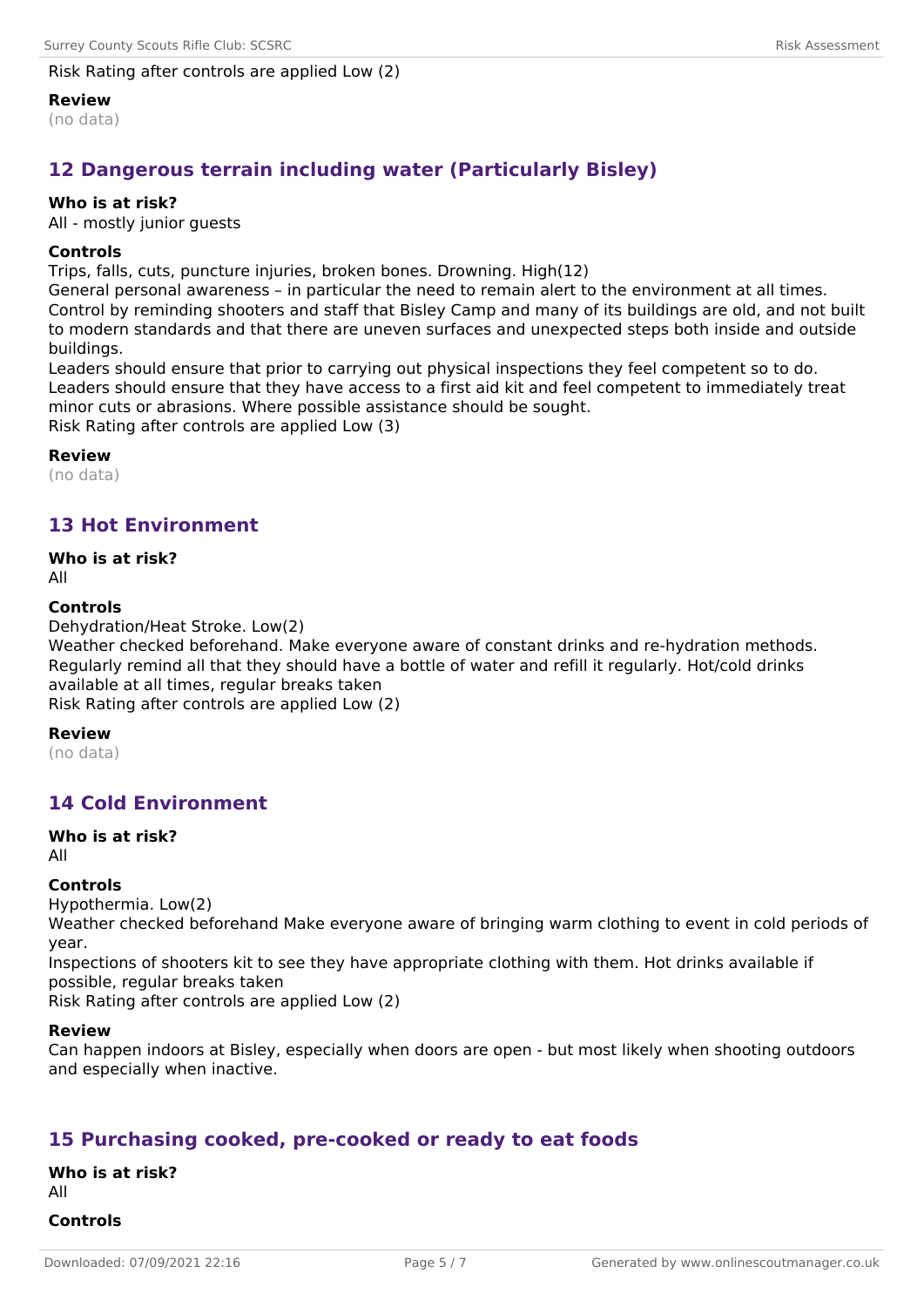Food poisoning bacteria transferred to food. Food allergies. Medium(6) Maintain allergy/medical information in OSM Supply suitable food or bring own food/drink for the day. Risk Rating after controls are applied Low (2)

#### **Review**

(no data)

# **16 Ratio of adults to children insufficient**

# **Who is at risk?**

Children

#### **Controls**

Harm to children. Medium(4) Have at least two in addition to 1:8 if some fail to attend. Risk Rating after controls are applied Low (2)

#### **Review**

(no data)

### **17 Working outdoors**

#### **Who is at risk?**

All

#### **Controls**

Asthma and allergies. High(12) Carry first aid kit and have first adder on site, ask volunteers if they have any allergies or asthma, make sure those who suffer have their medication with them<sup>[]</sup> Ask volunteers if they have their own medication, and ensure all sufferers able to self-administer. Risk Rating after controls are applied Low (2)

#### **Review**

(no data)

# **18 Covid**

**Who is at risk?**

All

#### **Controls**

Explicit Covid RAs are no longer required, but the threat still exists.

Equipment shared between multiple users should be wiped down between uses.

Congregations of large numbers of people should maintain a reasonable social distance and when indoors as much ventilation as possible should be provided.

Anyone wishing to be be wear a mask should be able to do so.

#### **Review**

anti-septic wipes should be taken to guest events.

# **19 Contact/Exposure to Compressed Air**

### **Who is at risk?**

All

#### **Controls**

Compressed air sickness to Participants or onlookers. Absorption, ingestion of hazardous substances. Breathing problems. Explosion. Medium (6) Control through: